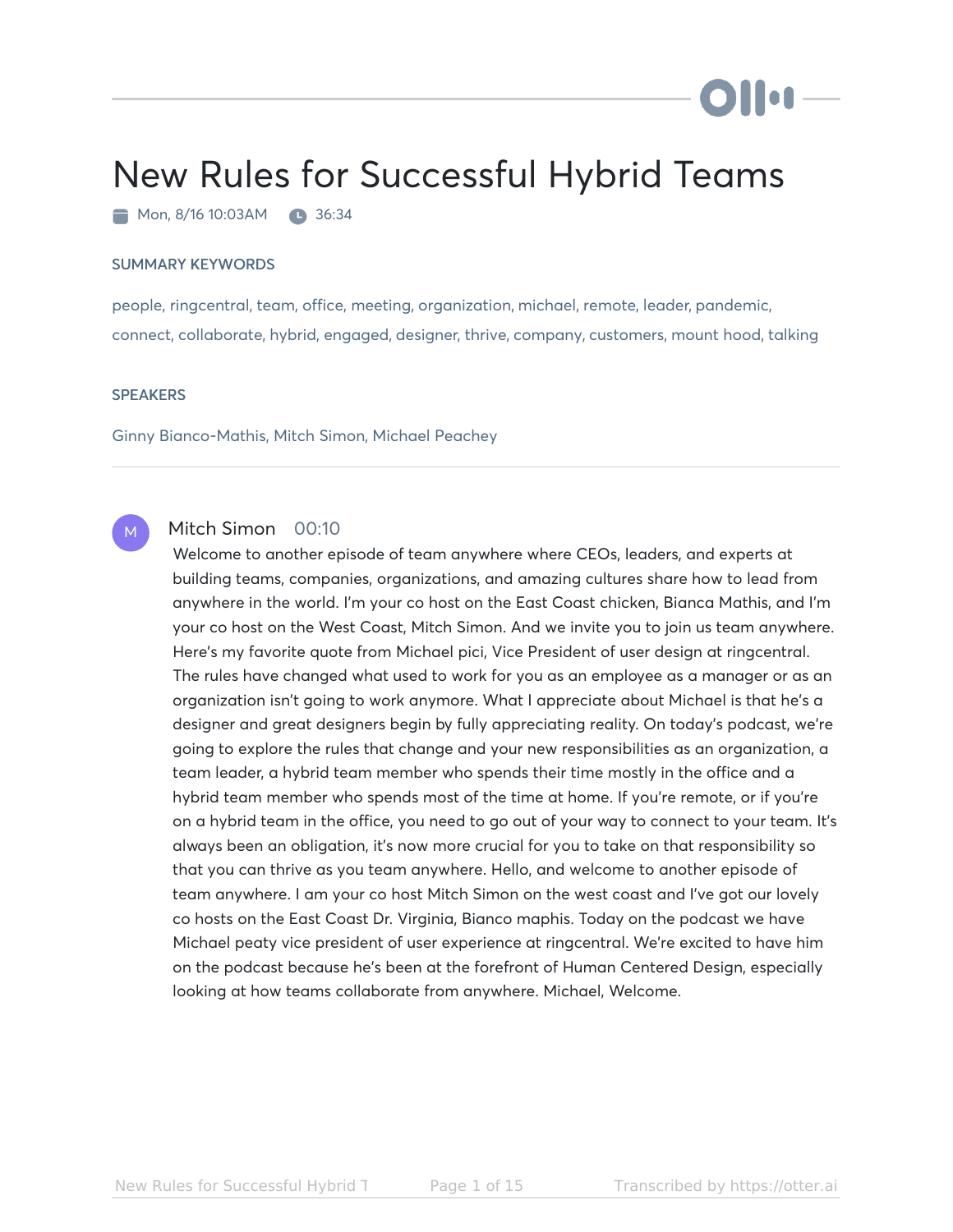

# Michael Peachey 02:02

Welcome. Glad to be here. Nice to meet you, Jenny. Greetings.



# Mitch Simon 02:06

Great to have you here. So first question we've been asking all of our guests is so during the last year, what did you learn about yourself personally, and what has surprised you the most about yourself?

#### Michael Peachey 02:16 M

That's actually a really easy one, I will, I will admit it here, I'll be a little vulnerable before the pandemic, I was a everybody's got to be here. Collaboration in person is super important. You know, we would talk to candidates, we'd hire them, we'd say, look, this is a five day in the week job, you know, you got to be in the office, you got to work with the product managers, the other designers like we're all we're all going to be here, like I was I was that guy. And then one day, Tuesday in March, everybody got sent home to go work for the next 16 months. And it was a remarkable success for for this global team. We've got about 100 people all over the world. And now they've been spreading out from wherever they used to live to other places, and it has worked very, very smoothly. So that was that was my big learning. That was the big surprise. I'll admit I was wrong. Right. That



M

### Mitch Simon 03:17

is I appreciate your vulnerability, because because you run a company, which is committed to creating tools for people to not work from their deaths. How's that going? Michael?

#### Michael Peachey 03:30 M

It's the the pandemic is it's been a real burden for a lot of people all over the world. You know, for us, it's really accelerated the work that we've had to do and the importance of the work. So, you know, we're, we're grateful for that opportunity to serve and to really focus on on what we're doing. And with that momentum, and that motivation that we all feel. It's been going great.

# Mitch Simon 03:59

That's great. No, thank you for that honesty. There's a lot of managers out there who felt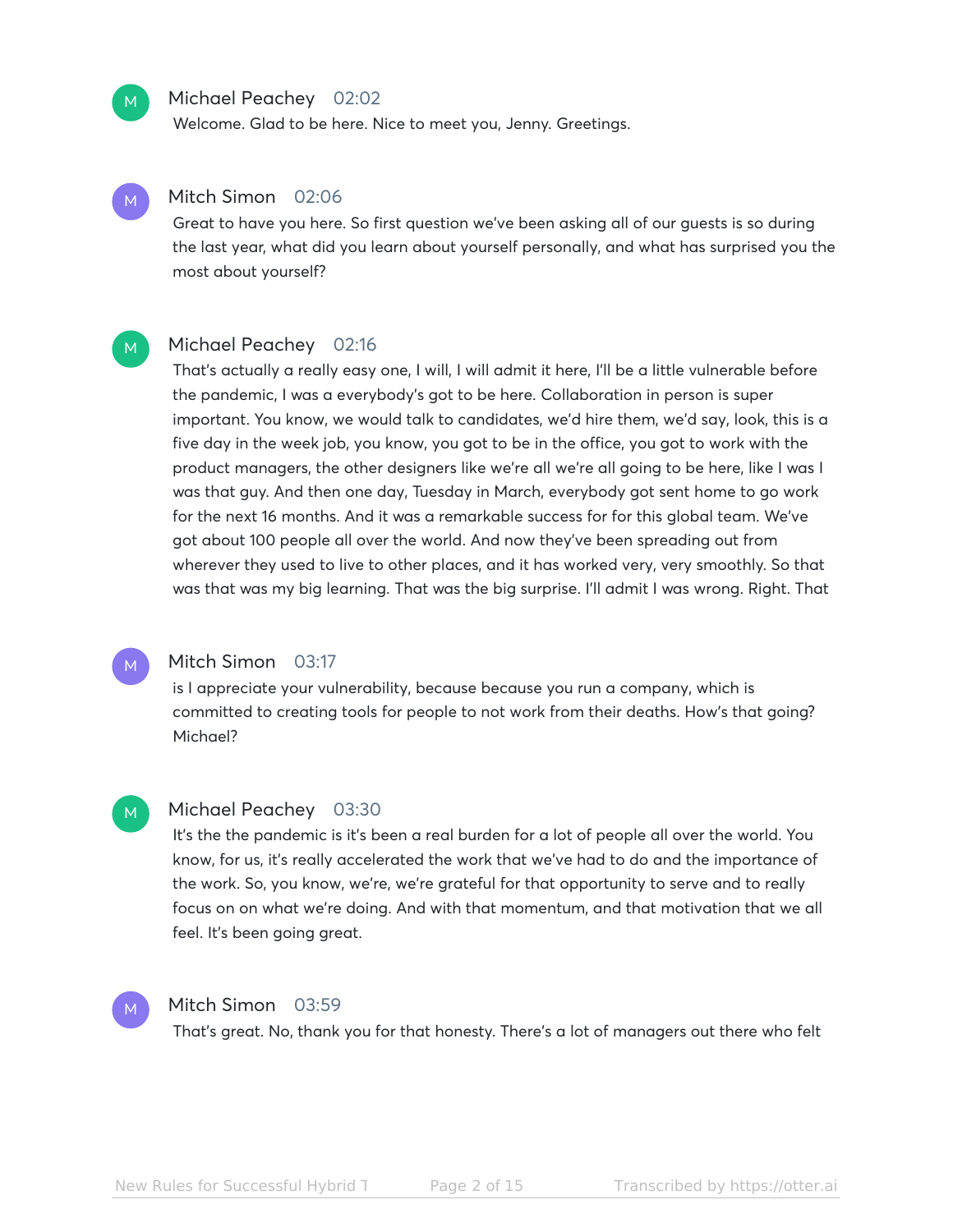the same way. And actually, Michael, there's still a lot of managers out there who feel the same way, which is okay, pandemic's over, quote, unquote, wrong and back in the office, and we're going to pretend nothing ever happened.

Ginny Bianco-Mathis 04:15 Right. G



Michael Peachey 04:16 I've heard that.

M

Mitch Simon 04:19

And there's something there around I don't know the unexamined life. Yes.

#### Michael Peachey 04:25 M

Yeah, there are a number of companies out there that you know, that have announced you know, everybody's coming back to the office. If you want to keep your job. You gotta come back in, you know, banks in New York, manufacturing companies, people all over the place. And I I've got to say from talking to our customers, and from our perspective, you know, there is no going back in December 2019 is is gone, it's in the rearview mirror, we've got to look forward, and in the future is this hybrid workspace where some people on the team are going to be in the office and some people We're going to be remote. And from where we sit, that's a much, much bigger challenge than the work from home was 16 months ago back in March 2020. Right, right, which was

# M

# Mitch Simon 05:11

my next question. Because, you know, it's because of guys like you who have built products. So you know, if you if you actually I was, I was going to the internet to look at an ad that ringcentral had in 2019. You know, ringcentral had products to support people actually, you know, working from home almost for forever. What I want to ask then is, is why are these collaboration tools? So, I mean, they were important back then, but But why are they so important right now?



# Michael Peachey 05:42

I think that what's really changed in terms of how ringcentral looks at our products, in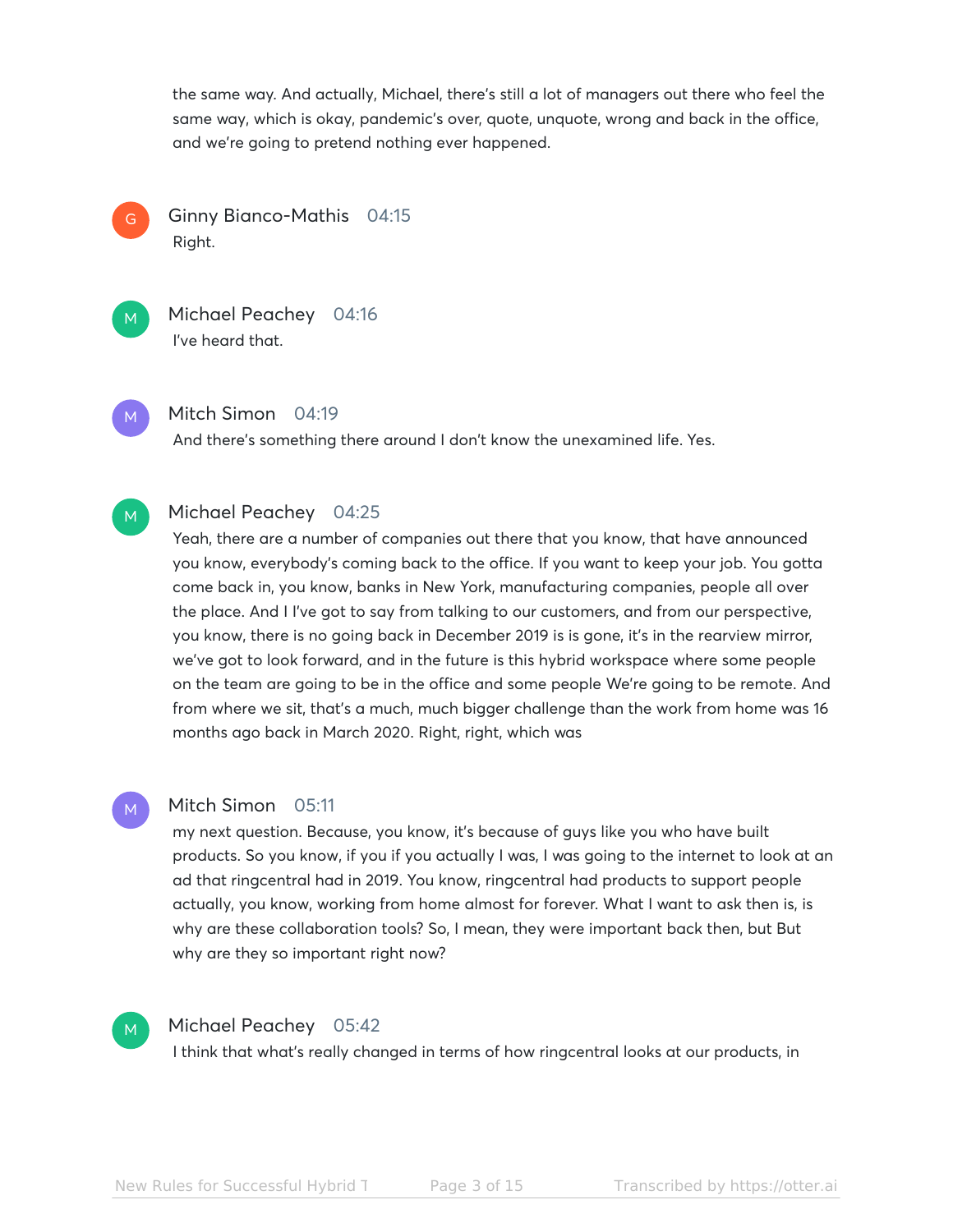December 2019, what we mostly pictured and what we were mostly designing for, where people who are collaborating at a distance, but really, from the office in Brisbane, California to the office in Chicago, or the office in Chicago to the office in Paris, it was very much about that kind of work collaboration between you and your customers, that might be someplace else. But, you know, a lot of the products were about how those two offices collaborated, or individuals and those offices collaborated. And it was less about what happens when everybody's all by themselves, collaborating into some sort of central location. So that's changed a lot of how we think how we design how we serve our customers.

### Mitch Simon 06:34

M

M

Okay, great. Well, we wanted to really take a human centered design approach, we had one guest, who talked a lot about Hannah Berson who talks a lot about human centered design, and I was so excited when we were introduced to you. So can you help our audience not not just get through hybrid, but actually thrive through having us like an incident? And how you look at these current problems? And how does your team get their ideas on how to look look at the current situation and, and how to solve the current problems, such that, you know, we can get a better appreciation of what types of tools we should be looking for?

# Michael Peachey 07:12

Well, we've got the blessing of access to a lot of customers, and a lot of people are trying to solve these problems. And there, there is no playbook, you know, it's not like there's a, you know, you could go to Amazon or Barnes and Noble and get a book on how to thrive in hybrid. So there's a lot of experimenting, a lot of making it up is everybody goes along. And clearly, we're tracking all those various experiments, we think about how we connect, when you talk about that human centered design on three levels. We serve three broad audiences, there's organizations, I, like, you know, Mary's widget CO is competing against Bob's widget co out there. And we obviously want our customers to out compete their competitors. So how does an organization thrive in a world of hybrid, so we spend a lot of time talking to business owners, the the next piece are leaders, their team leaders out there that are all trying to be successful, they're all trying to run their teams and deliver the best they can and be competitive in in their company environment, get the promotion and thrive. And then the third one are the individuals who are competing. Everybody's trying to do well in their career, they're trying to grow and this hybrid space, this work from anywhere, it's a challenge, because it's difficult for people to build relationships, when you're not in the office. And this is particularly true for a lot of the new entrants into the job market. They've got a you know, it's hard enough to be new in the job market. Now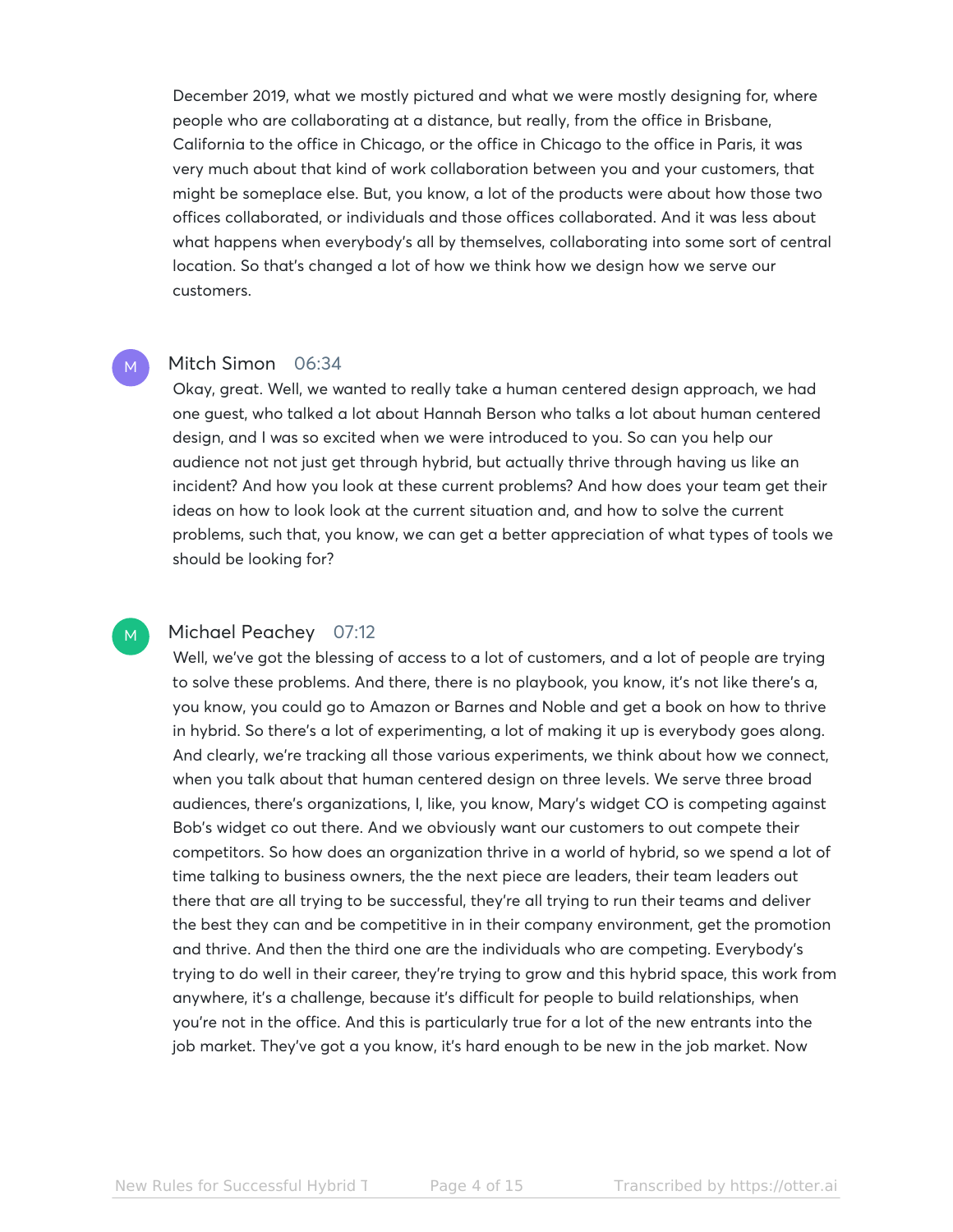trying doing it from your living room.

# Mitch Simon 08:45

M

M

Right. So why don't why don't we take a bottoms up approach then? And if you could share with us, bottoms up I mean, by instead of organization, team, leader, individual, let's start from individual. What What advice would you give a, an individual and I wanted to break it up into two ways. So there's the individual who's on a hybrid team, who's most of the time, not in the office, another vigil on the hyper team, who's most of the time in the office. So why don't we start with the first this out? What type of insights and advice would you give that person who is really disconnected physically from the office? Sure. So

### Michael Peachey 09:27

the main thing that I think everybody knows, but it's worth saying is that in a work environment, most people don't get stuff done all by themselves. You know, sure, a novelist like Stephen King can go to a cabin in the woods with a with a manual typewriter and bang out a novel in a month. But most of us have to work with other people. That collaboration is important in getting stuff done. What's really interesting in our research is we look at individuals. And it's not surprising when you say it out loud. Nobody wants to do meetings. nobody really wants to collaborate, they want to get stuff done. And probably the best way to do that is communicating with other people. The thing that people are really hungry for is that social and emotional connection. So when you're the one who's remote, let's start farthest away. I really want you to think about how are you nurturing yourself? How are you nurturing your relationships with the other remote people, and then importantly, with your team that's going to be in the office. So if you're remote, you're staying home to take care of a parent or a child or you just live too far away from the office or, you know, you just want to take advantage of the fact that you don't want to commute, like, you've really got to work hard to build those relationships, because you need the information that comes back and forth. But even more importantly, is you need that social nurturing, that emotional nurturing, one of the things that a lot of people have learned, and we've seen this in the research that we've done, is the important of those work relationships. Before the pandemic, you know, I don't think a lot of people were walking around saying, I am so grateful for the work relationships that I've got, I love the people that I work with, I need them to thrive. What people learned is, oh, my goodness, I really actually do need those people that I work with, they're an important part of my social and emotional system. So build those relationships when you're remote. And specifically, like be on time to meetings, turn on your camera, make sure you say hi to people when they come into the to the room, stay engaged, you know, don't get talked over by the people are on site, you know, be there contribute be present. In ring Central's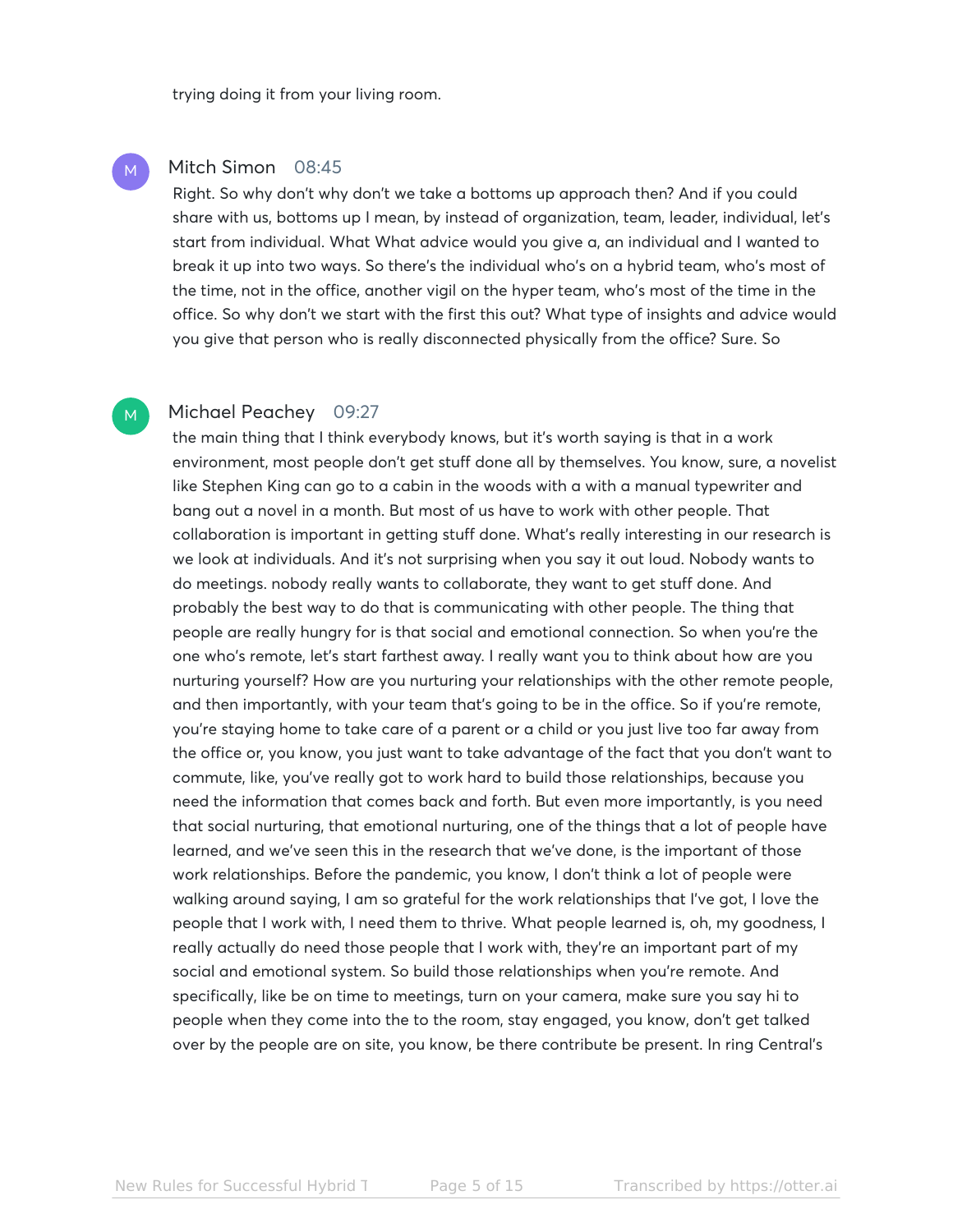world, we believe very much in the integration of communications. So our applications, take your messaging, right, the texts that you send back and forth to people that are asynchronous, right? Like I send you a message, you know, we're setting up this podcast, right? Like, here's something and then you reply when you feel like it. And I reply, when I feel like it, we do that asynchronous communication. But at some point, we decided, wait, we need to actually talk in real time in, in, in person, right? So imagine you and I were able to jump into a video chat to set up for this. And then after that video chat, we went back to the messaging, you sent me a list of questions, I responded set, I was excited, right? In and Out of those things is really important for the for the remote people to make sure that you're using all of your channels.

### Mitch Simon 12:34

M

M

Okay, I want to I want to share with something that you just said, which was, which was really controversial, and I love it. Because because what we're hearing is this, what we're hearing is, you know what, employer, I want to work at home, and I'm going to work at home, and you're going to take care of me at home. But what you're saying, Michael, or what I'm hearing you say is you know what? So remote employee, you know, you work for a great company lead that's gonna let you be remote. But here's the deal remote employees, you probably need to work harder to make those connections. You have a you have a higher responsibility, then the guy who or the gal who's actually going to come into the office a lot, is that what you're saying?

# Michael Peachey 13:21

Actually, everybody's got a higher risk. Talking about when we talk start talking about the people who are in the office, they've got some new responsibilities too, because the rules have changed. What used to work for you, as an employee, or as a manager as an organization isn't going to work anymore. So you mentioned those those organizations that are saying everybody's coming back, their organizations out there saying that, hey, if you moved out of town to a place where it's cheaper, I'm not going to pay you as much I'm not going to pay you your New York salary if you're living in Tulsa, because it's cheaper there. It's not fair somehow. I I'll tell you that every time I hear about one of those companies, what I want to do is go short their stock Yeah, I up their competitors, because they I do not believe we're going to thrive because the bell has been rung. So the the promise of this hybrid is that if I want to live in the mountains, because my kids ski at a top tier level, I've got one of my designers, he's got two boys on the national team, remote hit, they went last summer to Mount Hood and lived on Mount Hood. So the two boys could scale day night. He's not going to go work for a company that says you must be in the office anymore because he's tasted it, and it worked for him. So a great designer like that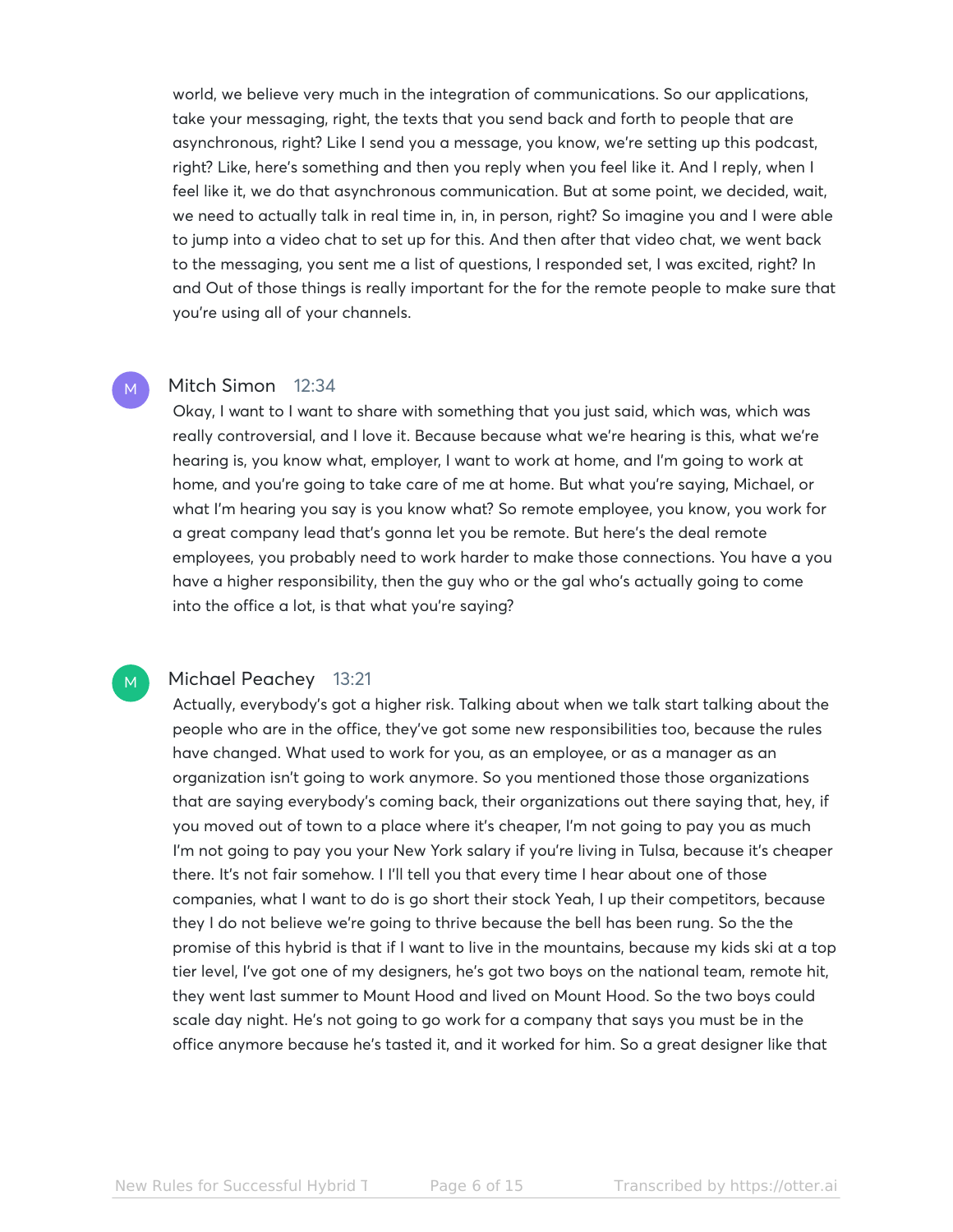is going to be available to a firm that's figured out how to do hybrid. They're going to get better employees and they're going to outcompete their peers. And

# Mitch Simon 14:57

M

M

M

M

I think I'm sorry. That's what I was saying. One of the things I'm hearing you have, as a designer, as designer, and I'm not a designer, maybe I'm, you know, in my spare time, but what you do is it seems like you actually appreciate reality. And you design from that. Whereas I think a lot of these companies that you're gonna be shorting are not appreciating reality and are designing from 2014. Exactly. Right. And these companies that are saying you have to be back in your seats. Who are they going to be hiring? Next,

### Michael Peachey 15:35

they have a more likely to hire. If they're all looking at people who are going to be back in their seats. Yes, the same challenges is why diversity is important in an organization. You know, if you only hire people that look and talk like you do, you're missing out on talent that's out there. And you know, again, diversity work from anywhere. This is social justice piece to that. But for me, the more important piece is the economic advantage that's out there. Because that is what I think is going to drive organizations to eventually realize that they've got to do the right thing. Because if they don't, they're they're not going to be the haves, they're going to be the have nots.

# Mitch Simon 16:13

Yeah, great. So what I'm understanding is like you were really talking about the new rules for remote. And I think one of the new rules for that individual, who is, you know, in the log cabin on Mount Hood skiing in July, What a lucky person and say that word is that is that, you know, he or she must really make much more of an effort to connect to the rest of the company. So let's go next to what would be the new rules for remote, you're on a hybrid team, and you are one of those people who, you know, has chosen to be in the office a lot.

# Michael Peachey 16:50

And we've seen that, you know, again, surprisingly, once things started opening up, we've seen people in our customers, I've seen that on my own team, there are people who can't wait to get back into the office. They're tired of working at the kitchen table, they're there, they're tired of the leaf blowers there. They can't concentrate there, it doesn't work for everybody. So I've got people as soon as we started, the return to work pilot were like me, me, me Pick me. So they could come in to the office and work. So they're all here in the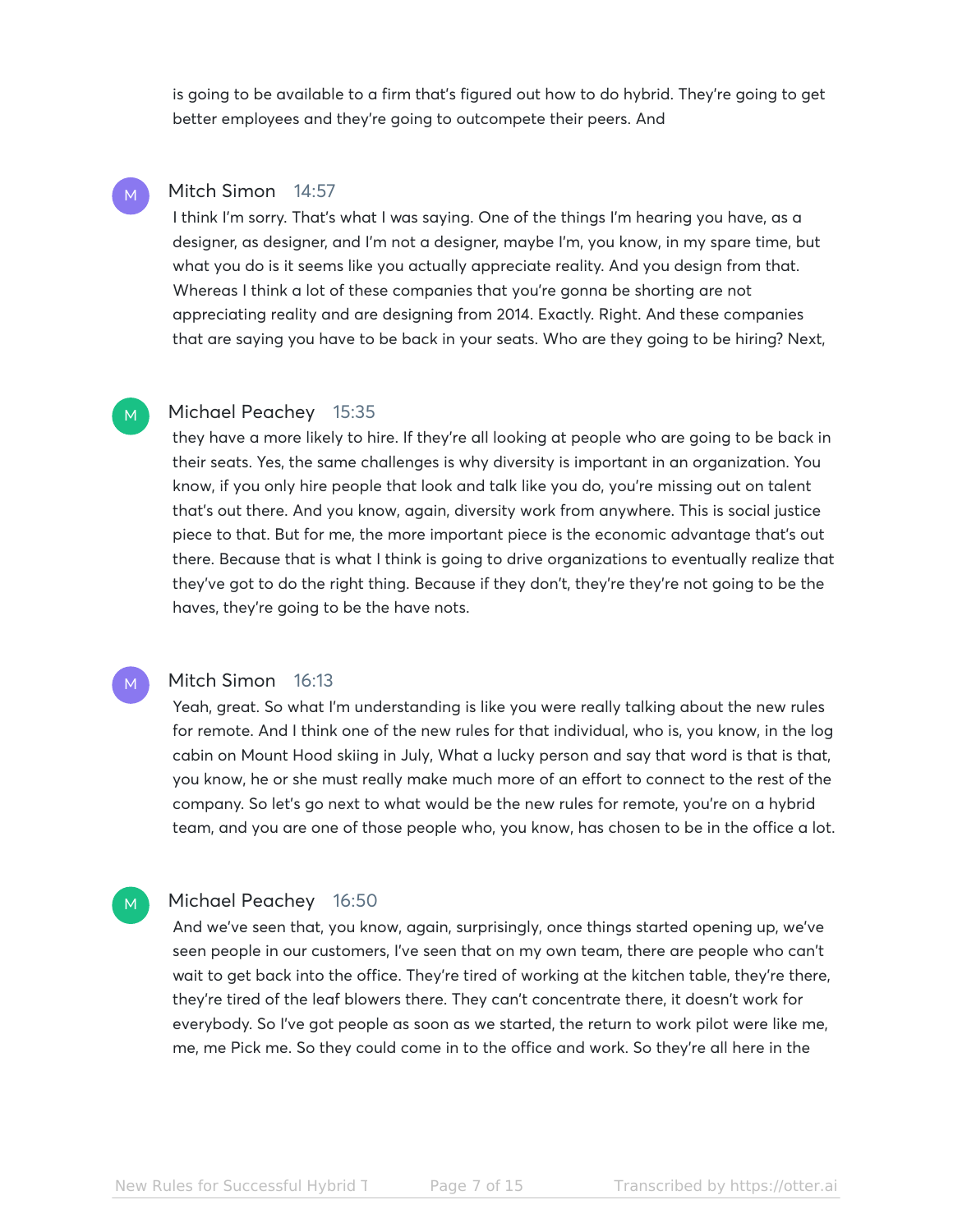office, that group. So now let's just take a hypothetical team of eight designers that are working on a project, you know, working on our video conferencing product or something, we got four in the office, we got four at home, how do the four in the office be more successful? And the main answer to that is they need to figure out how they are a team of eight. And they're a player on a team of eight, not just sent to a team of four. Because whether it's design or accounting, or marketing, or finance, or operations or whatever, you're not as smart by yourself as you are with a group of people, and the broader that group of people, the smarter you're going to be, the more you're going to thrive, the more likely you're going to be the one that learns something new that gets on the good project. So the people in the building need to be really active and intentional in how they include the people who are remote.

# Mitch Simon 18:16

M

M

Can you can you give us some suggestions there? Because I'm sure, Ginni, and maybe Michael, I know, I remember reading the Harvard Harvard Business Review article that basically said, I think it was maybe 16 feet or something, or 60 feet, that if you were, if you were not within 60 feet from a co worker, it was almost as if that person at like 6570 feet could have been in like, you know, in Madagascar. So what, what are the some of the things that Michael that you would suggest to hybrid team members who are on that, you know, in that group of four that's at the office to really connect to the entire entirety of the group of eight.

### Michael Peachey 18:59

So like, the people who are remote need to be intentional and put some effort into being connected, the people are on site need to do the same thing. And they need to work hard to not become an island of four. So if you're going to have a meeting and a discussion with people, you need to have the setup and the creation of the agenda. And why are we having this meeting in them in the messaging. Because the person at home can go feed the cat and come back and read the message or they can go feed the baby and come back and deal with the message. They're going to understand what the meetings about you're going to negotiate an agenda amongst the eight of you that everybody is on board and engaged with. Then when you have the meeting you in the office. Don't stand there with your back to the camera and the speakerphone with your three buddies right on the whiteboard. Right down at the table in front of your laptop in the same video meeting that everybody else is in exactly use the whiteboard, use a product like Miro That allows you to collaborate remotely where everybody is on a level playing field. And then the number one thing is when the meetings over, right, they can get up to the 12. Everybody says, Okay, great, the meeting was good. Don't have more meeting. And that's the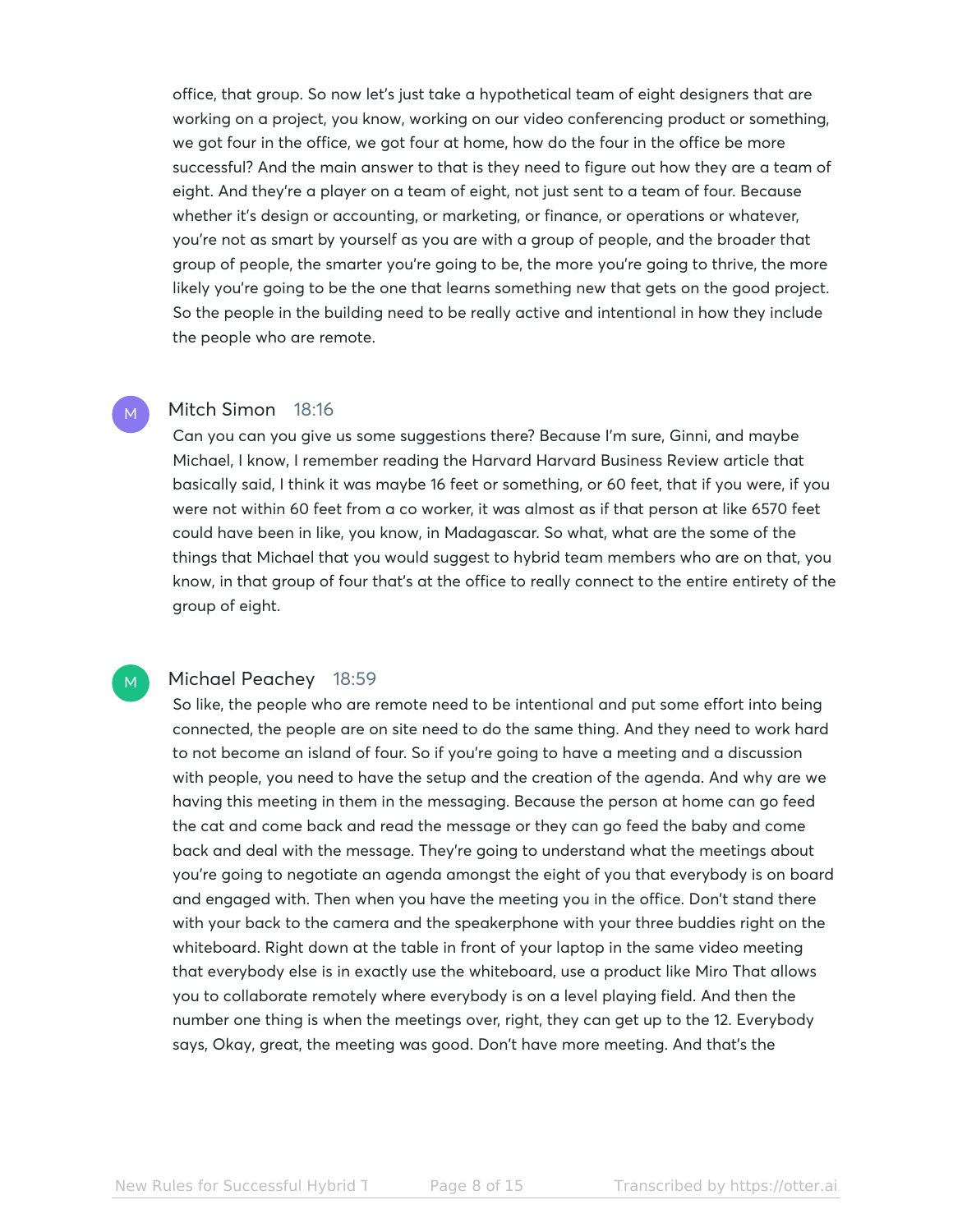dangerous part when when the four of you in the office, then go off down your own path and nobody else's follow up using the messaging so that everybody is part of it. So yeah, you got you got responsibilities, even if you're on site, you don't get to coast. Okay, so

# Mitch Simon 20:32

M

M

let's get to the let's get to the we got the scale now. reader. I'm the team leader. And I'm and I'm, let's say Mr. or Mrs. Nine, I got my four peeps at work. And I got my four peeps at Mount Hood, or mount whatever. What advice would you give that leader?

# Michael Peachey 20:55

I'd say the number one thing to be thinking about is how do I get 100% out of all eight people. Because you know, and again, to put things in sort of very Darwinian terms, that leader of that team, she's competing against all the other leaders in the organization running similar teams, for the next promotion to get on, like, you know, the big Smith project, or whatever it is that that people are trying to do in an organization to grow in advance. And if she is getting 100 100 100 100 100 100, out of all of her people, she's got a team that's firing on all cylinders versus somebody else who's only getting 50% at other remote people, because they're coming into the meetings late, they got their camera off, they're multitasking, they just put it on mute, and they're washing their laundry or something like that, as leaders need to get the most out of their teams. And how do you do that, it's about the connecting. So you know, we use these words collaborate and connect. And they're not the same thing. And I want to tease them apart for the audience a little bit, I will say something a little controversial, which is collaboration doesn't matter. Connecting matters. If you connect, you will automatically collaborate. And if you're collaborating, you're going to get stuff done. So don't worry about getting stuff done in the world of I need to see everybody and make sure they're all busy doing stuff, which is about activity, not outcomes, is turned into a world about outcomes. And I'll tell my team, like, if you've got a magic leprechaun that lives onto your desk and does your job for you all day long, I don't care. As long as you're delivering the outcomes, feed the leprechaun, take care of them like that. That's really good. So what are those outcomes there? If you're connecting as a leader with your team? You know, hi, Jenny, it's really good to see I'm glad you're here in the meeting. Right? Watch your little Brady Bunch set of squares, while you're in the meeting, and nines a perfect number, right? You got a three by three. All teams.



# Mitch Simon 22:59

This is Michael's advice. All teams need to be nine,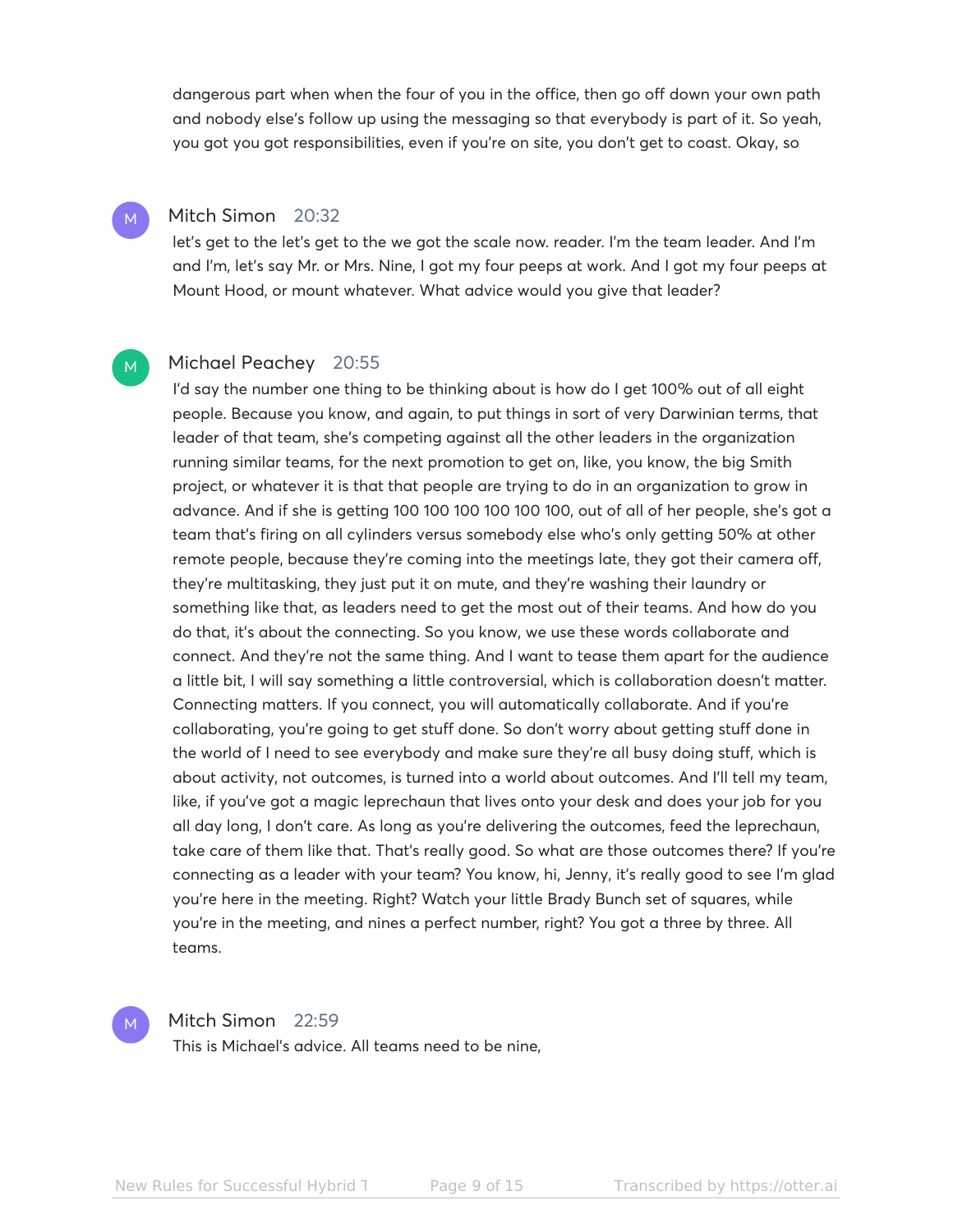# Michael Peachey 23:04

M

M

nine or 16, or something that divides evenly into a right. You know, so our team leader is watching her team there and she sees that somebody remote is not contributing. Reach out, draw them into the conversation, what are their ideas, because just like in the real world, when everybody was together, some people are super comfortable launching into the conversation interrupting each other. And they tend to be white middle aged men. And some people are not as comfortable. But they've got the ideas. If our leader can draw those ideas out, particularly from the remote people and get them engaged in the conversation, by noticing that they're not. Now they're more effective. If that leader can give her team the right tools to collaborate so that they're able to do that connecting with each other. They're going to do well.

# Mitch Simon 23:55

So just to tease that out a little bit. And I love I love the the controversial statement, collaboration doesn't matter. And you still didn't get fired. I like that. Yeah. But But connection matters. I guess what you're saying is, in a team meeting, let's say the team meeting at the Brady Bunch. The leader is just really particularly focused on people's interests, people's people's contribution. Mm hmm. Anything else that leaders should be paying particular interest to such that he or she is building connectivity to

#### Michael Peachey 24:30 M

it, making sure everybody's engaged, communicating with them, making sure they've got the right tools and that they're using those tools well, looking to see if you're not getting your most out of somebody's can or if somebody else's is stepping on it and it doesn't have to be only the leader. So we've got a best practice that we've started that I actually stole from one of my kids, middle school teachers. When we have a meeting where there are people who are on site and people remote, particularly a larger one where there might be a dozen people 15 people in that in that conversation, we have a specific person on the team who's on site, whose job it is in that meeting to make sure that the remote people are engaged. So she's the one that's watching the screen and seeing somebody going. It's like James, you've got something to add, she can interrupt, that kind of high bandwidth, high excitement, real time conversation that's happening in the room, and advocate for the people who are remote. And with that it keeps, what we've learned is that keeps the people engaged, the remote ones engaged, if you're going to get asked a question, you're going to stay engaged, you're not gonna be reading your email, if you know that your input is valued, you're gonna stay engaged, you're gonna participate, and then everybody's there, and you get the maximum value.

New Rules for Successful Hybrid Teams Page 10 of 15 Transcribed by https://otter.ai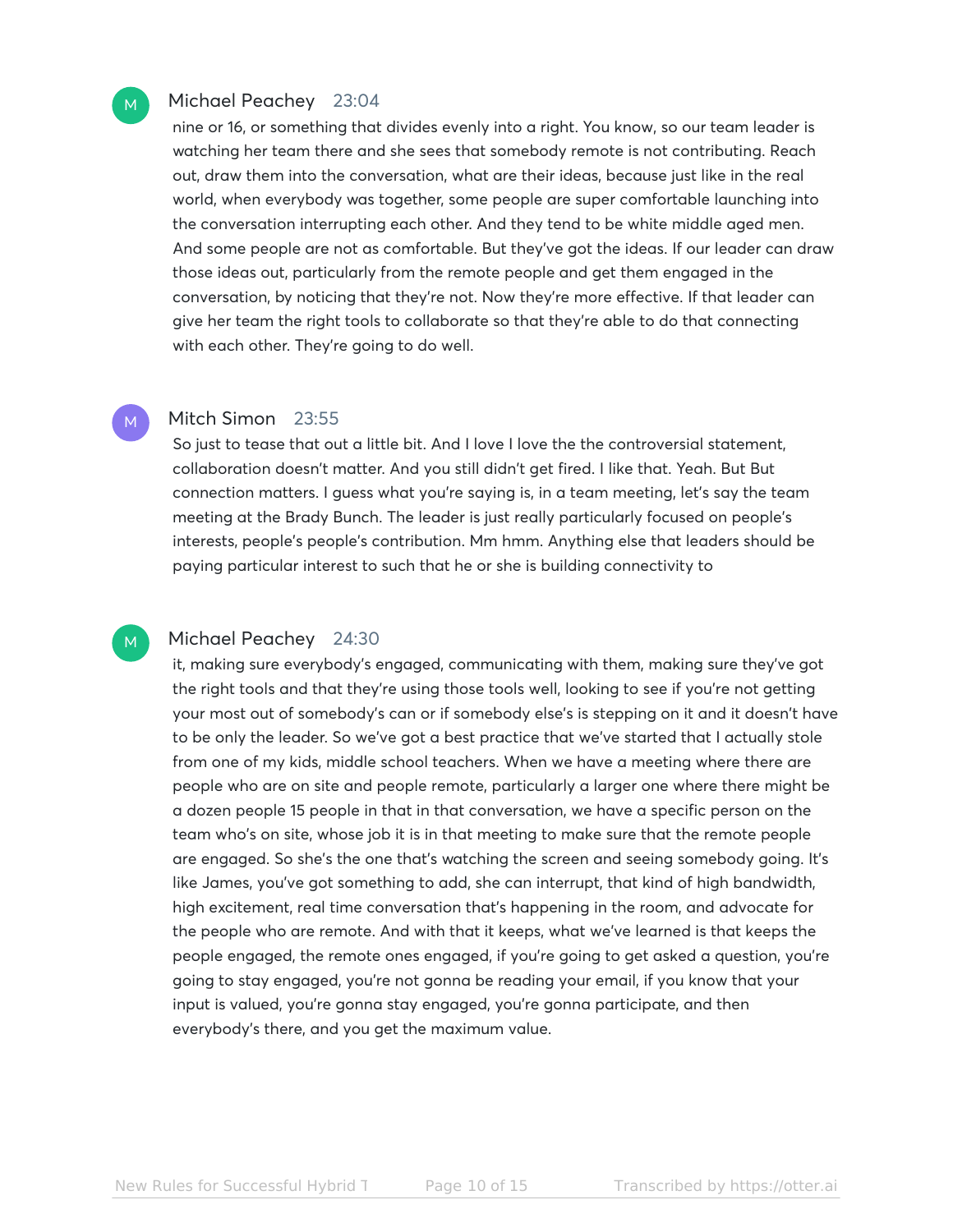# Mitch Simon 25:47

M

M

Yeah, I love that. I know that we've had john Chen on. And he really talks about utilizing really simple tools, just to make sure that people are, you know, are contributing one of one of his was, was to change someone's name every time they say something. So your name is Michael. And then Michael says something. Now it's Michael star, or Michael to stars, as well as to really connect is to always have questions. So your team knows that pretty much every minute or two questions come in, you better be ready for it. I love that. Great. So next, let's go highest up in the organ, you know, in the org, the org. I don't know what the org is. But I would love to get your advice on what should the org those space aliens who run the company? What should they be considering or experimenting with, to, to really appreciate and get leverage in this new, this new world of hybrid. So

# Michael Peachey 26:42

a couple of thoughts there. It first off the organization might be a team or a division inside a larger company, or it might be you know, in a whole small business is is the art. A couple of thoughts on there. One is make sure that your teams have got the tools that they need. Don't just let people haphazardly figure, okay, we're going to use this and we're going to use that and we're not going to use anything and we're going to make everybody come on site, they've got to have the tools. There are a lot of great tools out there. I'm a particular fan of the ones we've been designing. Especially in that that seamless way that you can move from messaging to phone to video to a screen share really helps with a lot of that collaboration. The other thing that we've seen in our research is the idea of these champions of connected culture. So ringcentral did a study across a bunch of our customers, talking to organizations and the people who work there. And trying to understand who's engaged and who's not, is self reported by employers and employees are pretty good at telling you like, yeah, I'm just not that engaged or like, yeah, we're fired up. What we saw is that organizations that had these connected cultures, the employees in his organization, self reported being more engaged, more productive, getting more done being happier, than the organizations that didn't have cultures that were described as connected, you know, were the people were able to connect. So we dug a little deeper and said, Well, how do you become a connected culture is that just, you know, magic or roll of the dice? What we saw this theme running across these connected organizations that there were there are individuals in there who took it upon themselves back in the spring of 2020, to become these champions of connected culture. These were the people on the team who said, We need a happy hour on Friday afternoon. These are the people that would go and bring people into the conversation, whether it was their job or not. The ones that had those strong, soft skills. And we've always known the soft skills are important. The pandemic really showed us that they matter a lot. So from an organization standpoint, you know, if you're, if you're the VP, you're the CEO, look in your organization

New Rules for Successful Hybrid Teams Page 11 of 15 Transcribed by https://otter.ai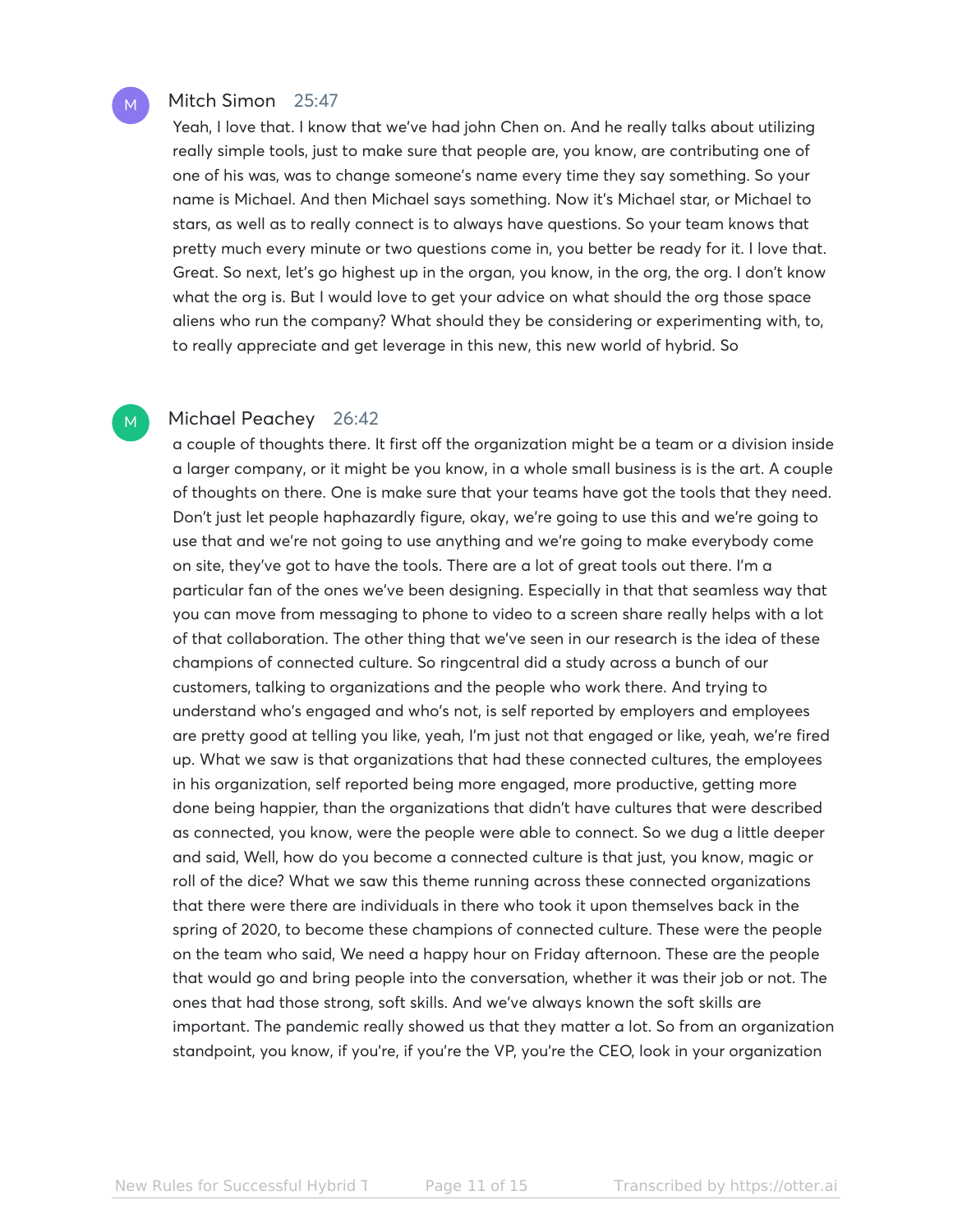and see who's doing that connected culture kind of stuff, and elevate them, recognize them, you know, celebrate what they're doing. Because when you the leader pay attention to that. everybody else's. And it's its nature, right? The CEO says this team's doing really good. I really like what Martha has been doing with X, Y and Z. A bunch of other people are gonna go, huh, you know, I'd like to see I just say that about me. I'm gonna go copy what Martha's doing. Right? And now everybody starts to lift up a little bit and you as the CEO, your company's not gonna win.

### Mitch Simon 29:38

Great, great. love the fact that use Martha because it's a popular name these days. Okay, so it's Friday, we should do all of our tapings on Friday. Lilly is another good one.



M

# Michael Peachey 29:51

Lilly is a good name. Lilly was the CEO.

#### Mitch Simon 29:57 M

So I want to before we close Which we were getting to the end is okay, you've got to share with us some of your favorite features of ringcentral. Because when I when I met you, I heard that you have my favorite feature, which is breakout rooms, like if it were not for breakout rooms and zoom, I would be on the street right now. But I built my whole business on breakout rooms, and I haven't seen any other product tab breakout rooms. So does ringcentral have breakout rooms. And also, are there any other favorite features that you love about ringcentral.

#### Michael Peachey 30:29 M

So first reassure you, we've got breakout rooms, they're in customer beta now, and they will launch to ringcentral customers in early September. So a little bit of ways away, Okay, a couple more weeks you got away, but I want to make sure that it was good and that it worked. That they would be a way to facilitate connection, not just a feature in the in the breakout rooms, big fan, I would have to say my two favorite features in the product one we've had for we launched it the beginning of the pandemic and the other has been launched more recently. The one of the beginning of pandemic is the ability to move a meeting from any one of my devices to any one of my other devices with a tap. So when I'm sitting at my desk at home, and the I told you I'm in the office today because they're jackhammering the straight, the jacking ring starts and I'm Oh no, I gotta go. I'm gonna go out to the back deck, right? I can pick up my phone, open up the ringcentral app, and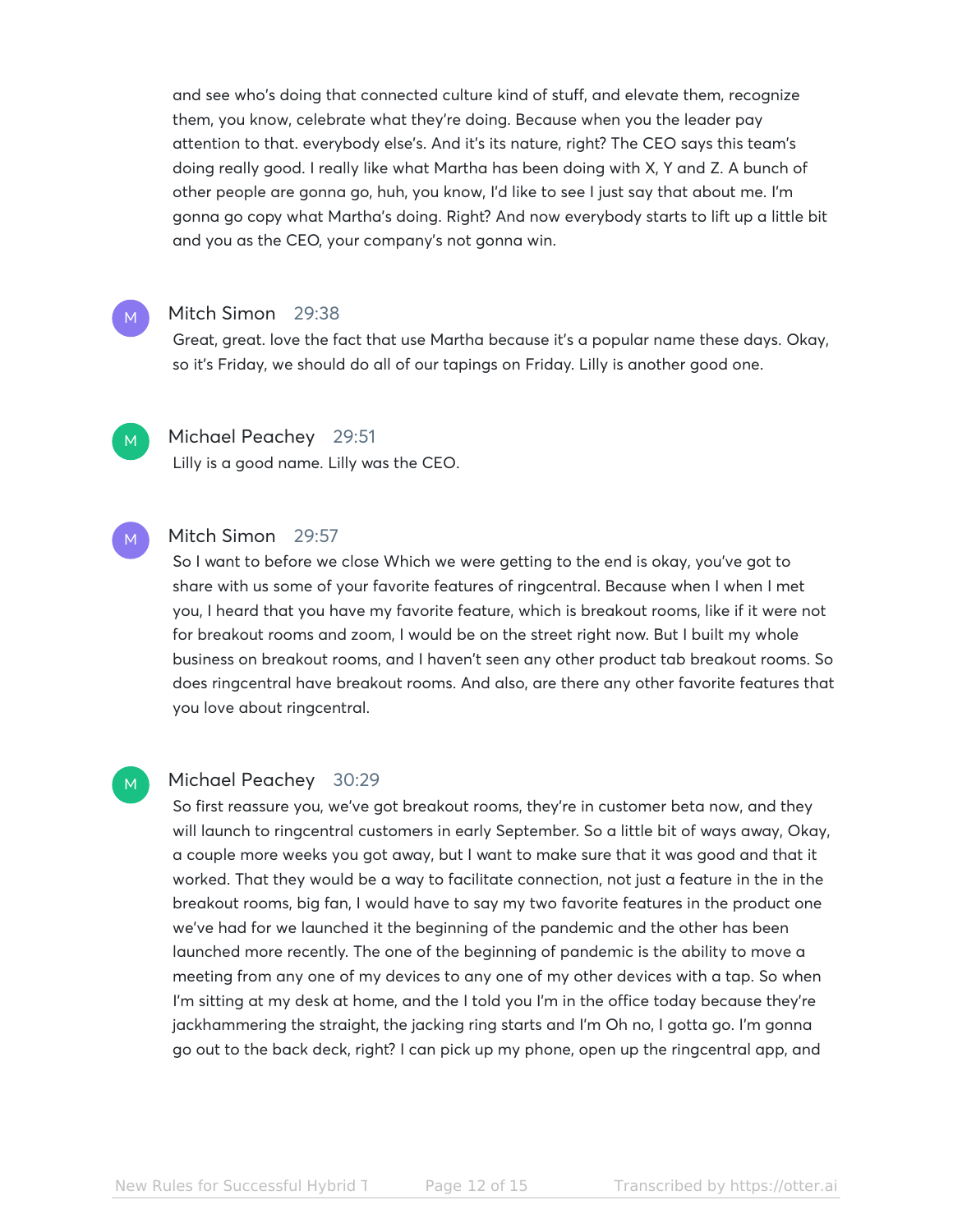there's a little banner in there that says Do you want to move your meeting to this device? No passwords, no sign in no URLs, nothing. I am just in that meeting on my phone. Nobody else even knows that I changed night or I start the meeting in my car. I go and I sit down at my desk and I do the same thing pop meetings right there on my desktop, using my headphones, my microphone, smooth and seamless. But my favorite one is the huddle room.

M

M

M

Mitch Simon 32:01 Okay, tell us what that

# Michael Peachey 32:02

huddle room recreates the best part of being together in the office. So when you're in the office, and you got a team of people you're working with and you know, for us in the design team, we got a little war rooms and design studios and people go in there and do stuff. Yeah. And you're going to go get your second cup of coffee and you walk by one of these room, you see three people in there talking about something and you're on the same team, the same project, wonder what they're talking about. And you can stop in and say hi, and go like, Oh, that's really interesting. I got some thoughts on that are no, I'm not really interested in what you're doing, and go about your life. Or even just seeing those people in there doing stuff. You see some activity. What if in your messaging app, when you have all your little teams, I got, you know, the Smith project team and I got the plan, the off site, team, whatever they are. Anytime any group of people that are in that team want to get together and talk about something, they don't schedule a meeting, they don't send out an invite link. They just push a button, and they're in a meeting. Wow. So the two of us are chit chatting. I'm like you know what, Miss, let's talk about that together. And then Virginia comes by she sees that we're in there no one mentioned Michael are talking about and she can just drop in real time. No friction, no muss, no fuss. Oh, wow.

### Mitch Simon 33:17

That's so cool. Because it really that really can equalize the four people at work and the four people now that is fair,

#### Michael Peachey 33:26 M

you've nailed it, right? So when my three people are in the office are going to get together and do something. Our best practice is don't go into the room. Go into the huddle room, because then somebody else can join you.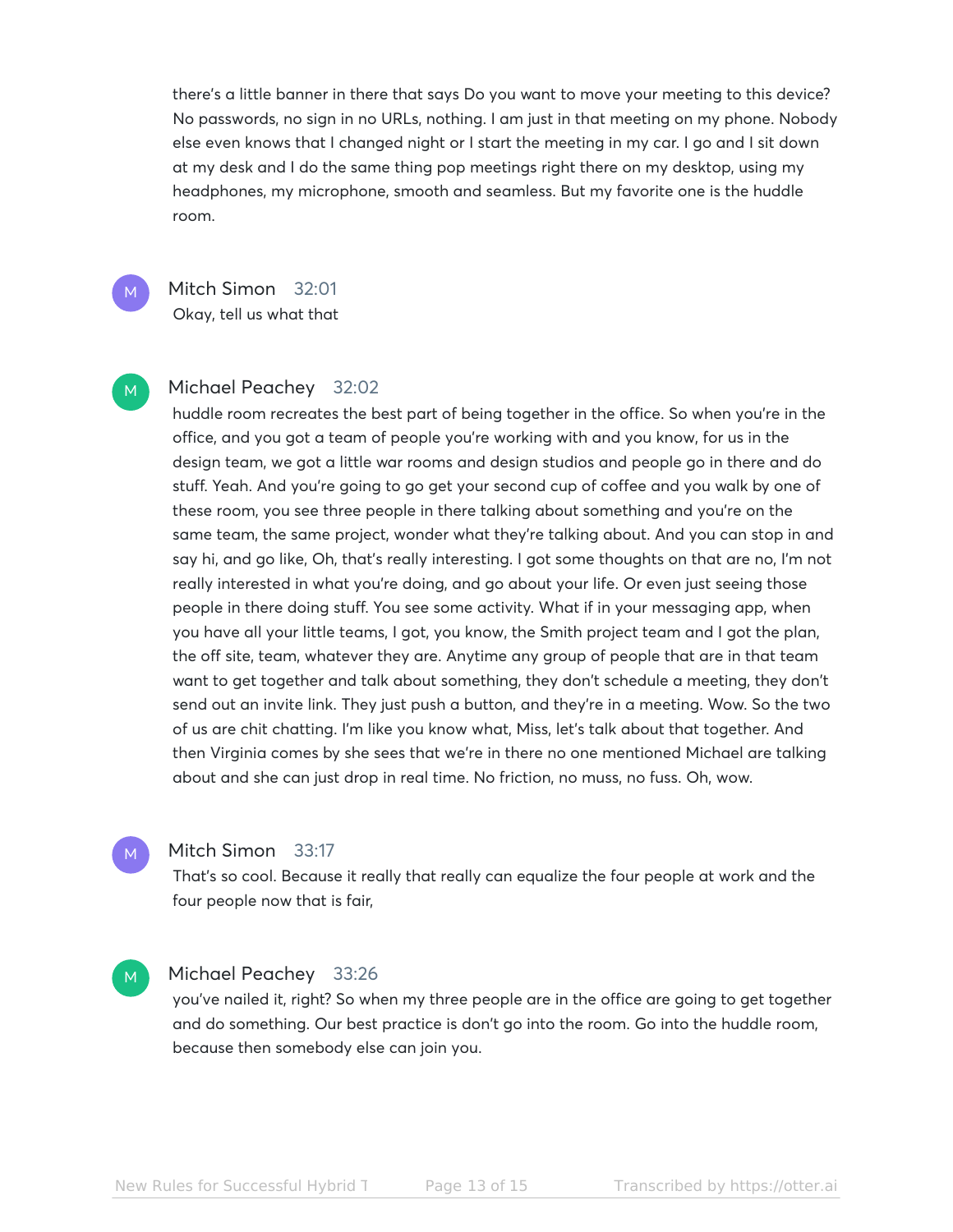# Mitch Simon 33:39

It's almost like the the leader who always says Well, I have an open door policy. Well you know, if you did and tell us what's going on in there.



M

### Michael Peachey 33:46

I like it. If I'm in 100 teams I've got 100 open doors Yeah,



# Ginny Bianco-Mathis 33:50 yeah,

M

### Mitch Simon 33:51

I like that. All right, before we close I just have this this inkling and I really haven't read I haven't you know discouraged the internet but do you have any unique hobbies?

#### Michael Peachey 34:04 M

For Kids so that's a unique Yeah, I would say that the the thing that I do outside of work the most is kite surfing out here in the wind and amazing spots out on the bay. So from beginning of April to the end of October, I'm kite surfing on the bay. And then now that we can travel again this winter I'll be going down to Mexico and kite surfing down there. So that's probably my past I



M

#### Mitch Simon 34:30

have been so unusually quiet this whole whole time because I'm just sitting here absorbing. Yeah, just learning. Thank you. This has been incredible. been great. Michael, this has been really great. Thank the gods who brought you to us. Okay, how can our listeners find you and get into your huddle room?

# Michael Peachey 34:51

Well, you can get into the huddle room by going to ringcentral comm and get yourself some free product if you want some of the additional features. You can always pay for it, which is, you know, that's nice to make sure that we've got a free unlimited meetings and messaging products. For anybody that's out there. We've been doing that ever since COVID started. If you want to find me, I'm on LinkedIn, Michael picci, p, EA, ch, e, y. And